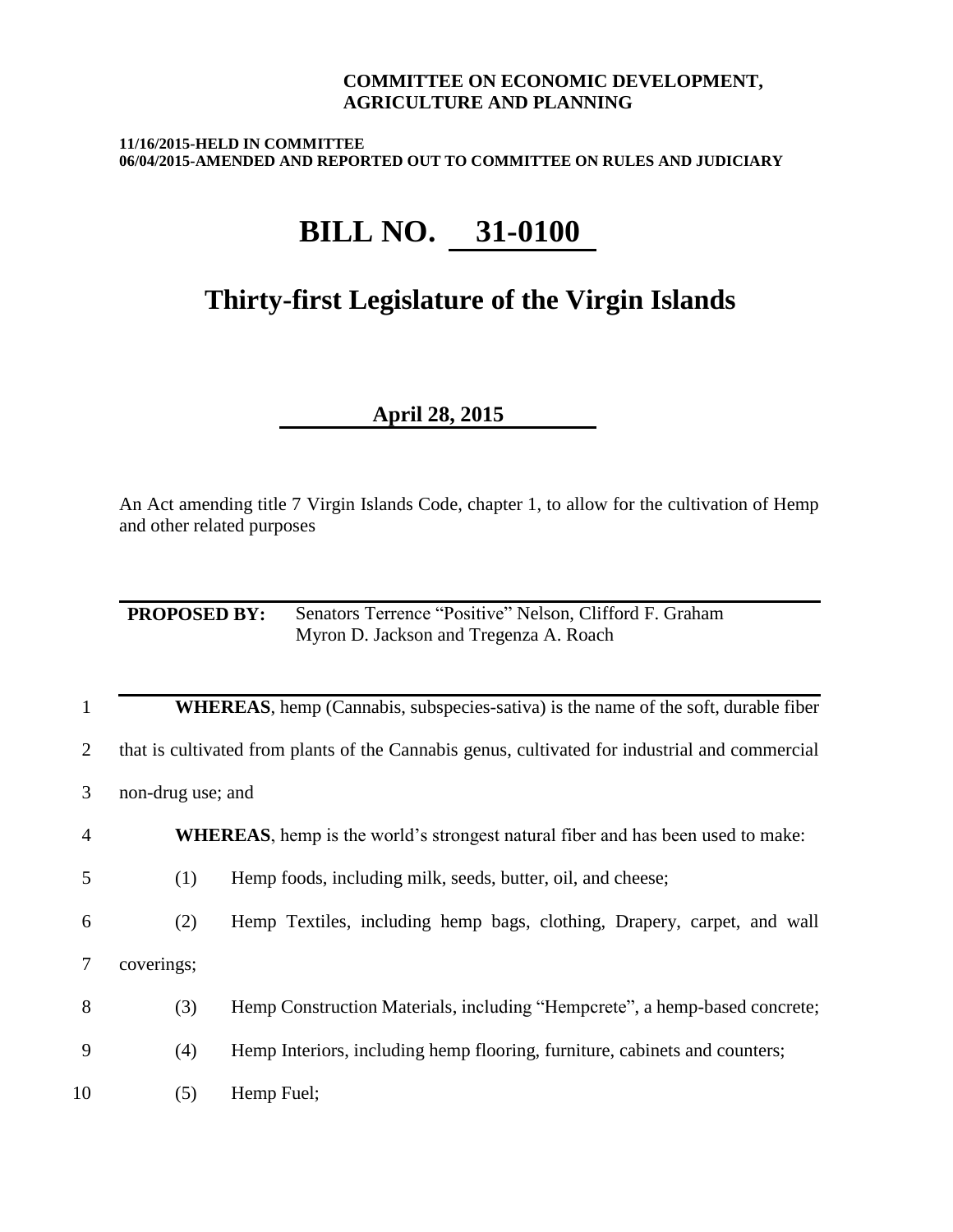(6) Hemp paper, including packaging, printing paper, checks, paper towels and other paper goods; (7) Hemp Baked Goods, including pastries and bread; and (8) Hemp Cosmetics and Labs, including creams, lotions, soaps, conditioners, and similar products; and **WHEREAS**, industrial hemp is a suitable crop industry for St. Croix; and **WHEREAS**, hemp cloth is stronger, longer lasting, more resistant to mildew, and cheaper to produce than cloth made of cotton, and Hemp ropes are known for their strength and durability; and **WHEREAS**, hemp can be used to make virtually anything that is currently made of cotton, timber, or petroleum; and **WHEREAS**, hemp is a valuable, low-cost, biological resource that grows well in a wide variety of climates and soils, requiring far less fertilizer and pesticides than most commercial crops; and **WHEREAS**, all parts of the hemp plant are useful. Hemp can be used to produce everything from fuel to soap. **WHEREAS**, The oil from hemp seeds has the highest percentage of essential fatty acids and the lowest percentage of saturated fats; and **WHEREAS**, industrial hemp can yield 3-8 dry tons of fiber per acre and can replace wood fiber and help save our forests and trees which take approximately 20 years to mature; and **WHEREAS**, paper made from hemp lasts for centuries, compared to paper made from wood pulp; and **WHEREAS**, hemp can be grown in most climates; and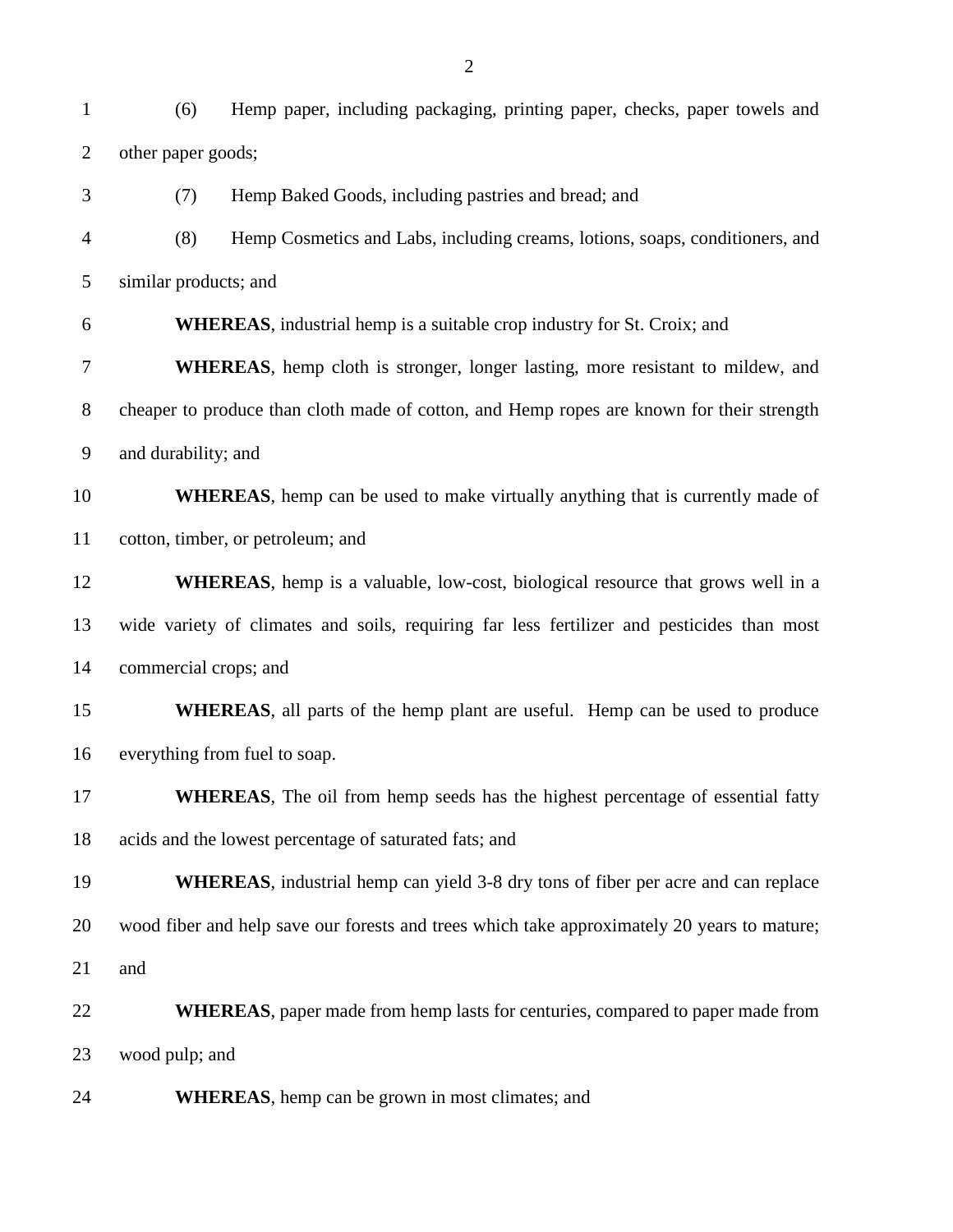| $\mathbf{1}$   | <b>WHEREAS</b> , industrial hemp is a hardy plant whose rapid growth and high resistance               |
|----------------|--------------------------------------------------------------------------------------------------------|
| $\overline{2}$ | to disease largely eliminate the need for costly herbicides or pesticides; and                         |
| 3              | <b>WHEREAS</b> , major hemp-growing countries today include China, England, France,                    |
| $\overline{4}$ | Holland, Hungary, and Russia; and                                                                      |
| 5              | <b>WHEREAS</b> , the production, processing, manufacture and distribution of industrial                |
| 6              | hemp constitutes a viable industry for the territory and will provide much needed revenues for         |
| $\tau$         | the territory and employment opportunities for its residents; Now, Therefore,                          |
| 8              | Be it enacted by the Legislature of the Virgin Islands:                                                |
| 9              | SECTION 1. Title 7 Virgin Islands Code, chapter 1 is amended by adding subchapter                      |
| 10             | VI to read as follows:                                                                                 |
| 11             | "Subchapter VI Cultivation of Hemp                                                                     |
| 12             | §20. In this subchapter, the following words, terms and phrases have the following                     |
| 13             | meanings:                                                                                              |
| 14             | "Commission" means the Industrial Hemp Commission established in the<br>(a)                            |
| 15             | Department of Agriculture.                                                                             |
| 16             | "Commissioner" means the Commissioner of the Department of Agriculture, or<br>(b)                      |
| 17             | the Commissioner's designee.                                                                           |
| 18             | "Department" means the Virgin Islands Department of Agriculture.<br>(c)                                |
| 19             |                                                                                                        |
| 20             | (d)<br>"Hemp products" means all products made from industrial hemp, including, but                    |
| 21             | not limited to, cloth, cordage, fiber, food, fuel, paint, paint, paper, particleboard, plastics, seed, |
| 22             | seed meal and seed oil for consumption, and certified seed for cultivation if the seeds originate      |
| 23             | from industrial hemp.                                                                                  |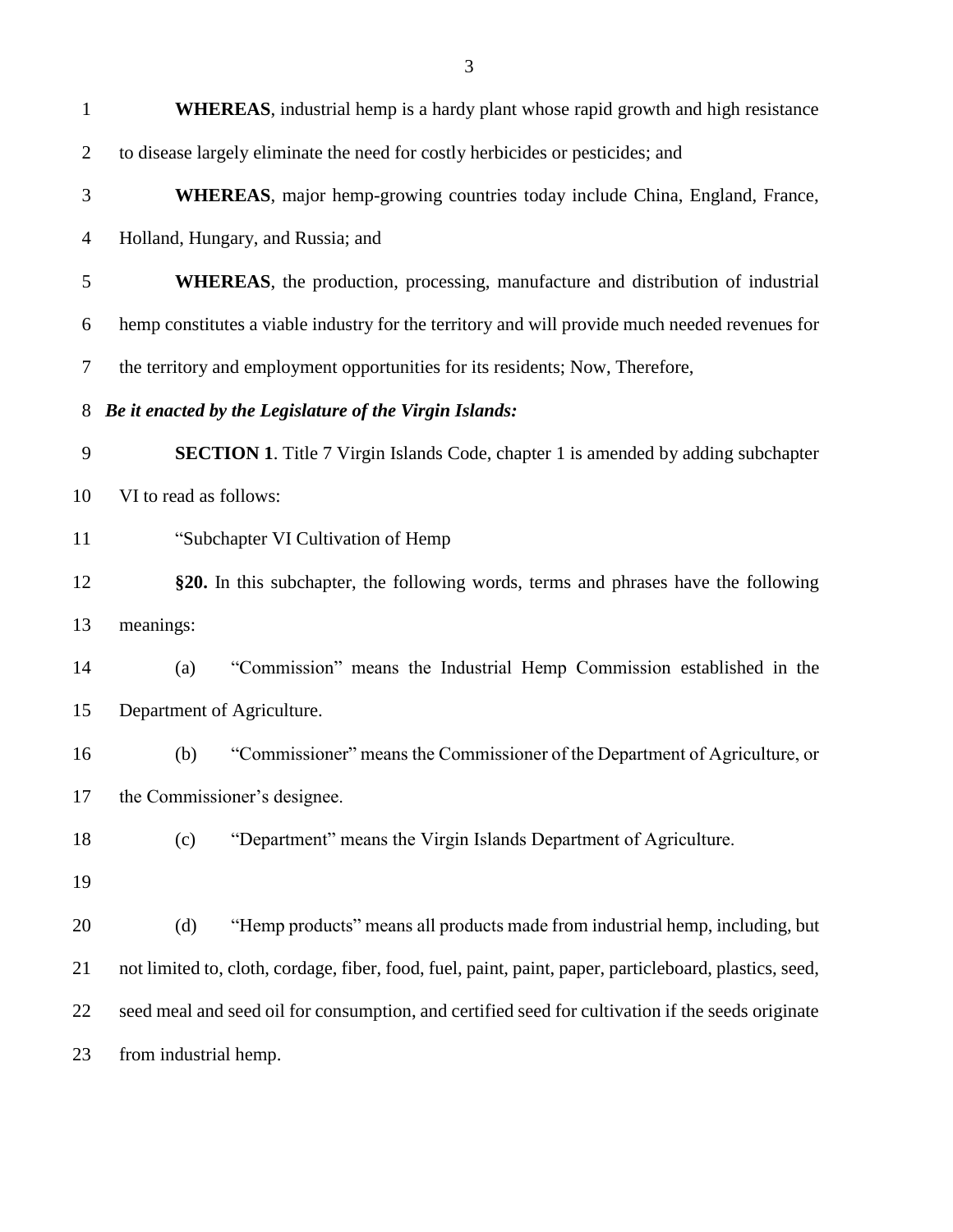- (e) "Industrial hemp" means the plant, Cannabis sativa L., and any part of such plant, whether growing or not, with a delta-9 tetrahydrocannabinol concentration of not more than 0.3 percent on a dry-weight basis.
- (f) "Seed research" means research conducted to develop or recreate better strains of industrial hemp, particularly for the purposes of seed production.

 (g) "Tetrahydrocannabinol" or "THC" means the natural substances contained in the plant, or in the resinous extractives of cannabis, or any substances, compounds, salts, or derivatives of the plant or chemicals and their isomers with similar chemical structure and pharmacological activity.

 **§21** (a) A person growing industrial hemp for commercial purposes shall apply to the Commissioner for a farming license on a form prescribed by the Commissioner.

 (b) The application for the license must include the name and address of the applicant and the legal description of the land area to be used for the production of industrial hemp.

 (c) The Commissioner shall require each first-time applicant for a license to file a set of the applicant's fingerprints, taken by a law-enforcement officer, and any other information necessary to complete a territory or state-wide and nationwide criminal history check with the criminal investigation bureau of the Department of Justice for territory or state processing and with the federal bureau of investigation for federal processing. All of the costs associated with the criminal history check are the responsibility of the applicant. Criminal history records provided to the Department under this section are confidential. The Commissioner may use the records only to determine if an applicant is eligible to receive a license for the production of industrial hemp.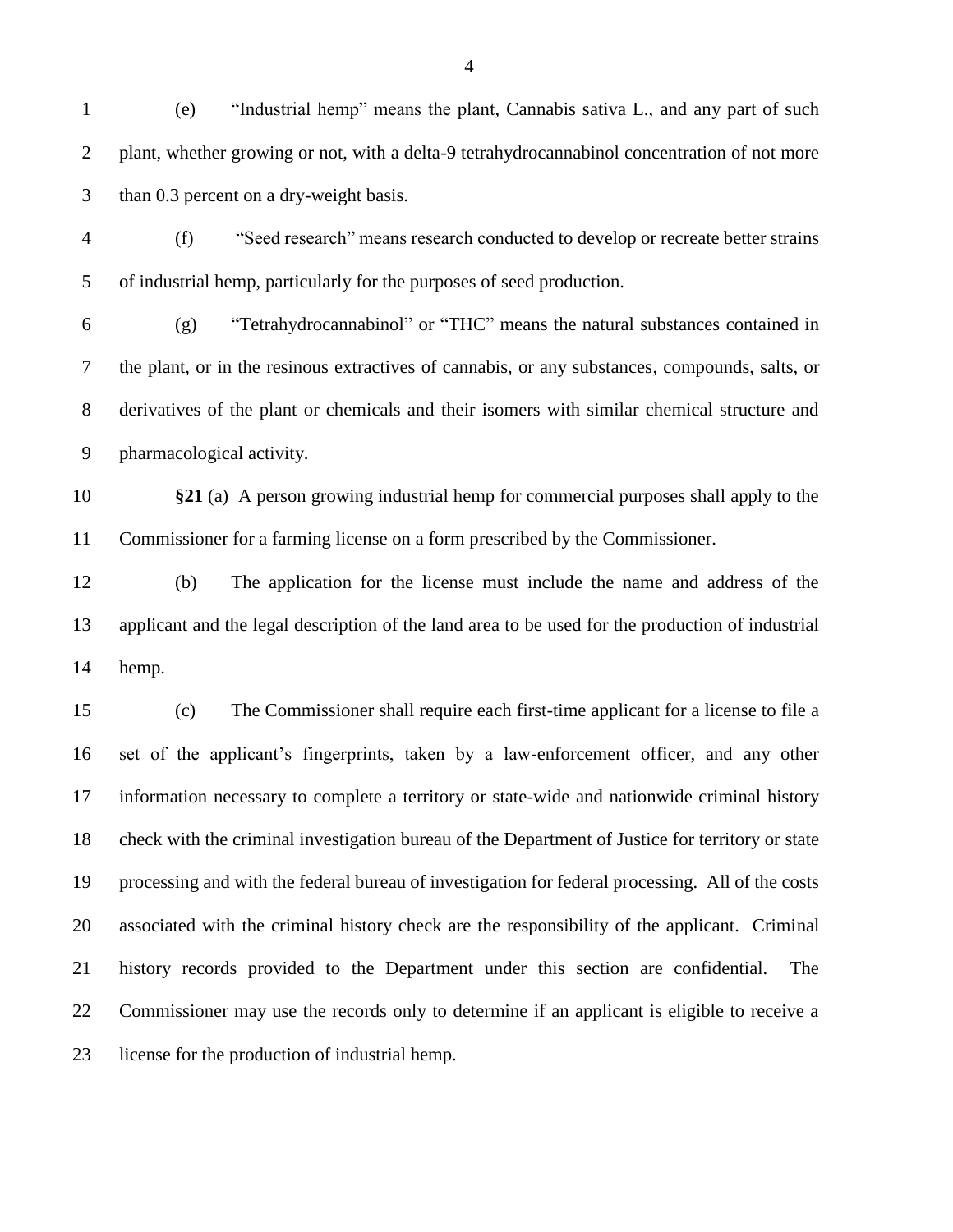(d) Before issuing a license under this subchapter, the Commissioner shall determine that the applicant has complied with all applicable requirements of the United States Department of Justice, Drug Enforcement Administration for the production, distribution and sale of industrial hemp.

 (e) If the applicant has completed the application process to the satisfaction of the Commissioner, the Commissioner shall issue a license that is valid for one year. An individual licensed under this section is presumed to be growing industrial hemp for commercial purposes.

 (f) In addition to the license from the Department, a person desiring to grow commercial hemp shall apply for a business license to the Department of Licensing and Consumer Affairs pursuant to title 27 Virgin Islands Code, chapter 9.

- **§22 Industrial Hemp Production** (a) Every licensee shall file with the Commissioner:
- (1) Documentation showing that the seeds planted are of a type and variety certified to contain no more than 0.3 percent tetrahydrocannabinol; and
- (b) Each licensee shall notify the Commissioner of the sale or distribution of any industrial hemp grown by the licensee, including, but not limited to the amount of industrial hemp sold at a given time.
- 

#### **§23. Rulemaking Authority**

 The Commissioner and the University of the Virgin Islands shall promulgate regulations jointly for:

 (1) Testing of the industrial hemp during growth to determine tetrahydrocannabinol levels;

(2) Supervision of the industrial hemp during its growth and harvest;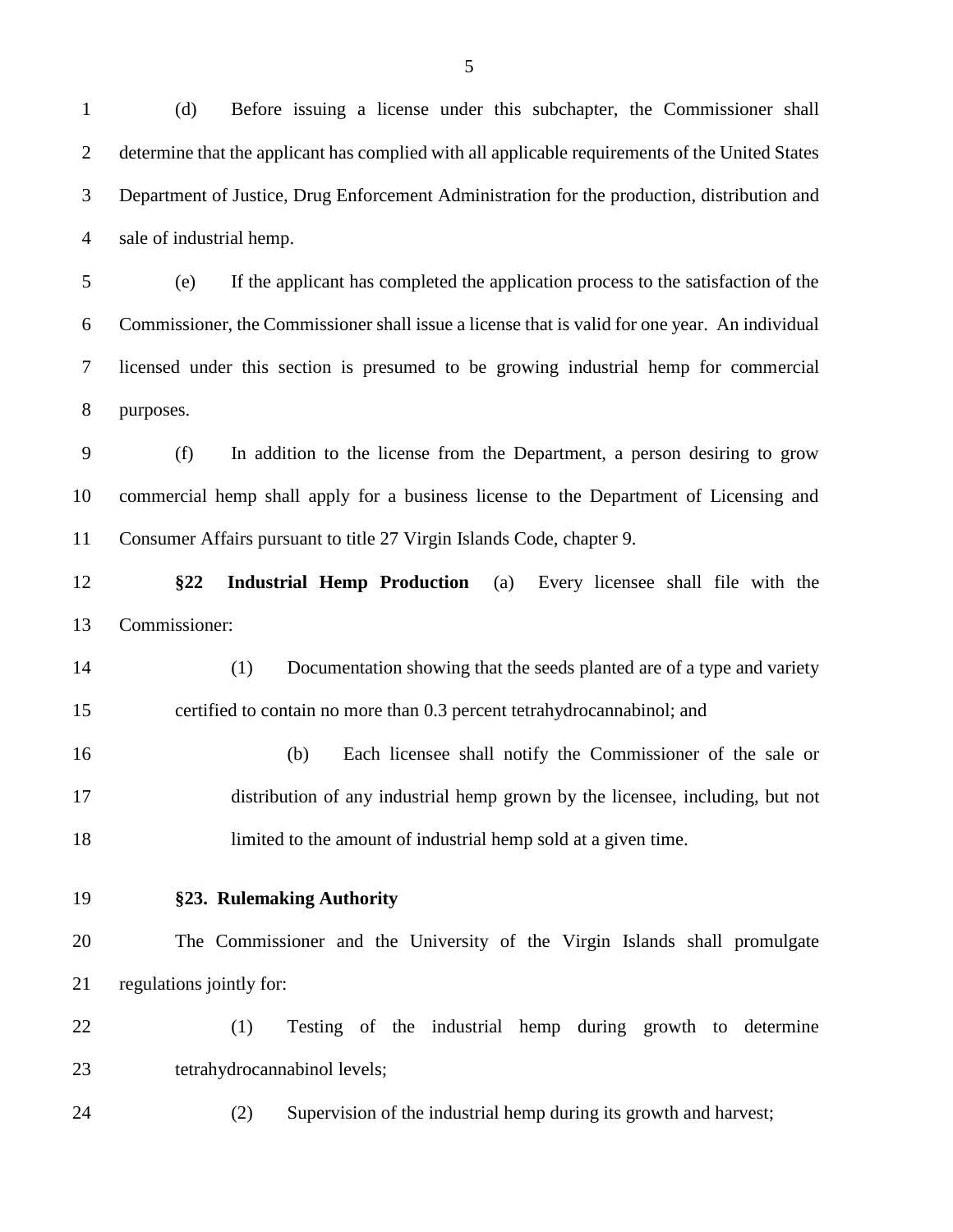| $\mathbf{1}$   | (3)<br>Assessment of a fee that is commensurate with the costs of the                     |
|----------------|-------------------------------------------------------------------------------------------|
| $\overline{2}$ | Commissioner's regulatory activities in licensing, testing and supervising industrial     |
| 3              | hemp production;                                                                          |
| 4              | (4)<br>Production and sale of industrial hemp which are consistent with the               |
| 5              | regulations of the United States Department of Justice, Drug Enforcement                  |
| 6              | Administration for the production, distribution and sale of industrial hemp; and          |
| 7              | Any other regulations and procedures necessary to carry out the<br>(5)                    |
| 8              | purposes of this subchapter.                                                              |
| 9              | §24. Disposition of Fees                                                                  |
| 10             | All fees assessed under this subchapter must be deposited in the Agriculture Revolving    |
| 11             | Fund established in 33 V.I.C. §3018 for the use by the Commissioner for administering and |
| 12             | enforcing the provisions of this subchapter.                                              |
| 13             | §25. Defense for Possession of Hemp                                                       |
| 14             | It is a defense to criminal charges to the possession or cultivation of hemp that:<br>(a) |
| 15             | The defendant was growing industrial hemp pursuant to the provisions<br>(1)               |
| 16             | of this subchapter;                                                                       |
| 17             | (2)<br>The defendant has a valid applicable controlled substances registration            |
| 18             | from the United States Department of Justice, Drug Enforcement Administration; and        |
| 19             | (3)<br>The defendant fully complied with all of the conditions of the controlled          |
| 20             | substances registration.                                                                  |
| 21             | (b)<br>This section is not a defense to a charge of criminal sale or distribution of      |
| 22             | cannabis that does not meet the definition of industrial hemp.                            |
|                |                                                                                           |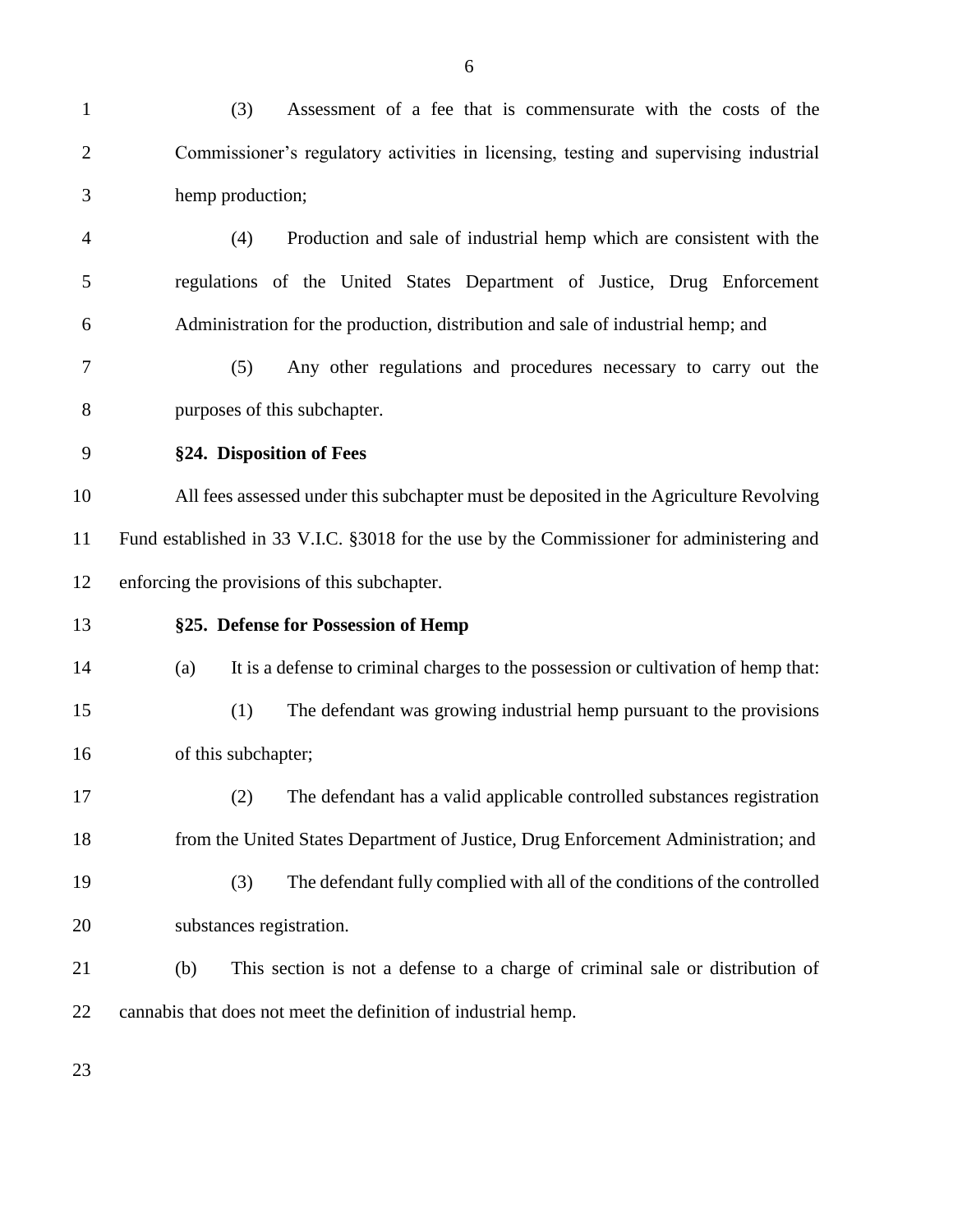#### **§26. Promotion of Hemp Research and Development**

 (a) The Department of Agriculture in conjunction with the University of the Virgin Islands shall promote the research and development of markets for the Virgin Islands industrial hemp and products after the selection and establishment of the industrial hemp research program and the Industrial Hemp Commission, subject to the availability of adequate funds for these purposes. The Department shall work cooperatively with research programs established by the University of the Virgin Islands and other universities that conduct similar research programs.

 (b) The University of the Virgin Islands and other selected universities in their industrial hemp research programs shall undertake research of industrial hemp production in the Virgin Islands. The Department shall assist the industrial hemp research program in obtaining the necessary federal permits from the United States Drug Enforcement Agency or appropriate federal agency. In undertaking the industrial hemp research program, the universities may:

 (1) Grow industrial hemp to conduct agronomy research and analysis of required soils, growing conditions, and harvest methods relating to the production of industrial hemp for commercial products, including but not limited to hemp seed, paper, clothing, and oils;

 (2) Conduct seed research on various types of industrial hemp which are best suited for growing in the Virgin Islands, including but not limited to, seed availability, creation of Virgin Islands hybrid types, in-the-ground variety trials, and seed production. In conducting this seed research, higher THC concentration varieties of industrial hemp may be grown to provide breeding strains to revitalize the production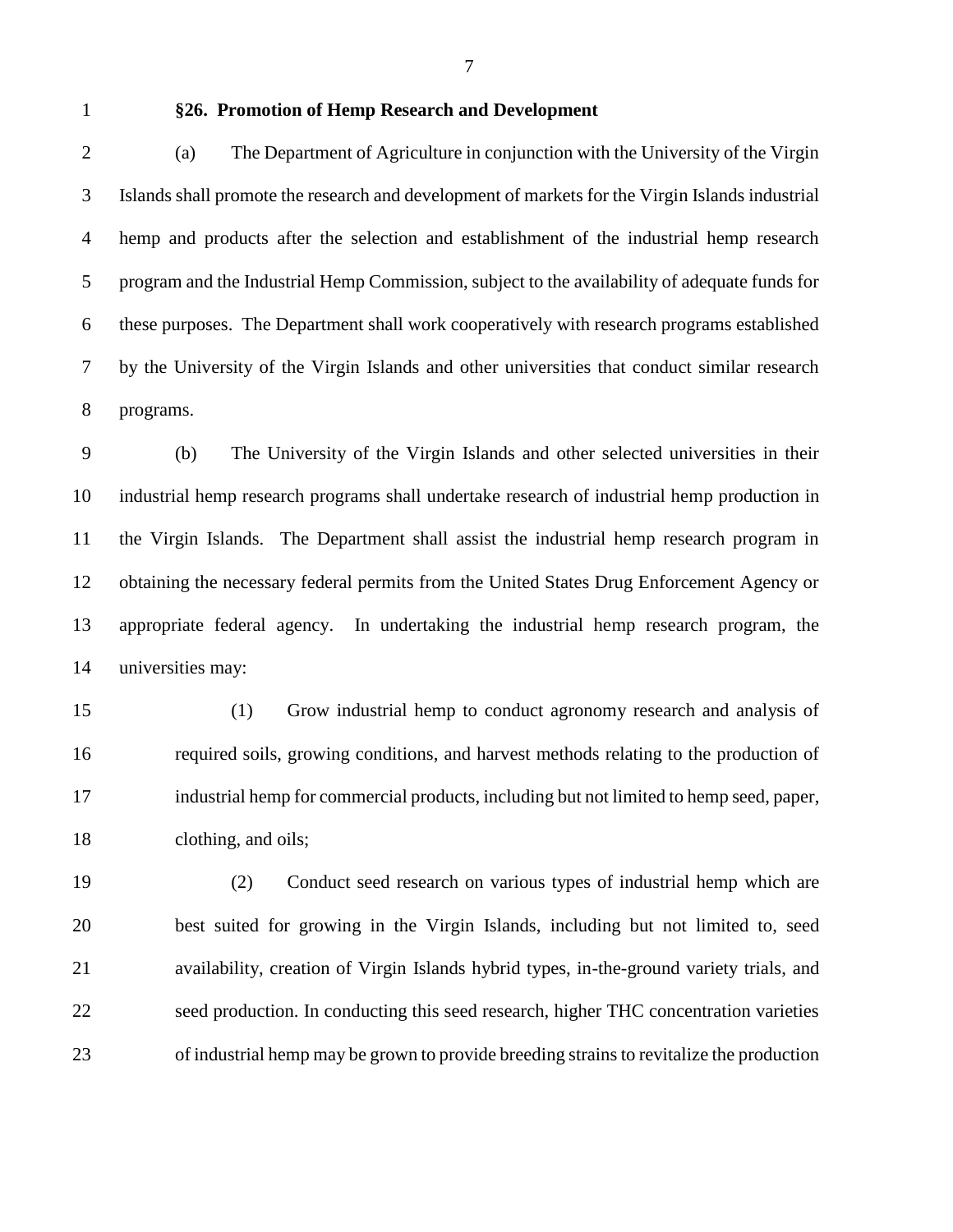exceed 0.3 percent;

- (3) Study the economic feasibility of developing an industrial hemp market in various types of industrial hemp which can be grown in the Virgin Islands; (4) Report on the estimated value-added benefits, including environmental benefits that Virgin Islands and state-side businesses would reap by having an industrial hemp market of Virgin Islands -grown industrial hemp varieties in the Territory; (5) Study the agronomy research being conducted worldwide relating to industrial hemp varieties, production, and utilization; (6) Research and promote Virgin Islands industrial hemp and hemp seed on 11 the world market which can be grown on farms in the Territory; and (7) Study the feasibility of attracting private funding for the Virgin Islands industrial hemp research program. (c) The authorization granted in this section does not subject the industrial hemp research program or the selected universities wherever they are located to any criminal liability under the controlled substances laws of the Virgin Islands. This exemption from criminal liability is a limited exemption that is strictly construed and that does not apply to any activities of the industrial hemp research program or the selected universities that are not expressly permitted in the authorization. (d) The authorization granted in this section does not alter, amend, or repeal by implication any provision of the laws of the Virgin Islands relating to controlled substances. (e) The University of the Virgin Islands and the Department of Agriculture shall notify the Virgin Islands Police Department and all other local law enforcement agencies of
- the duration, size and location of all industrial hemp plots.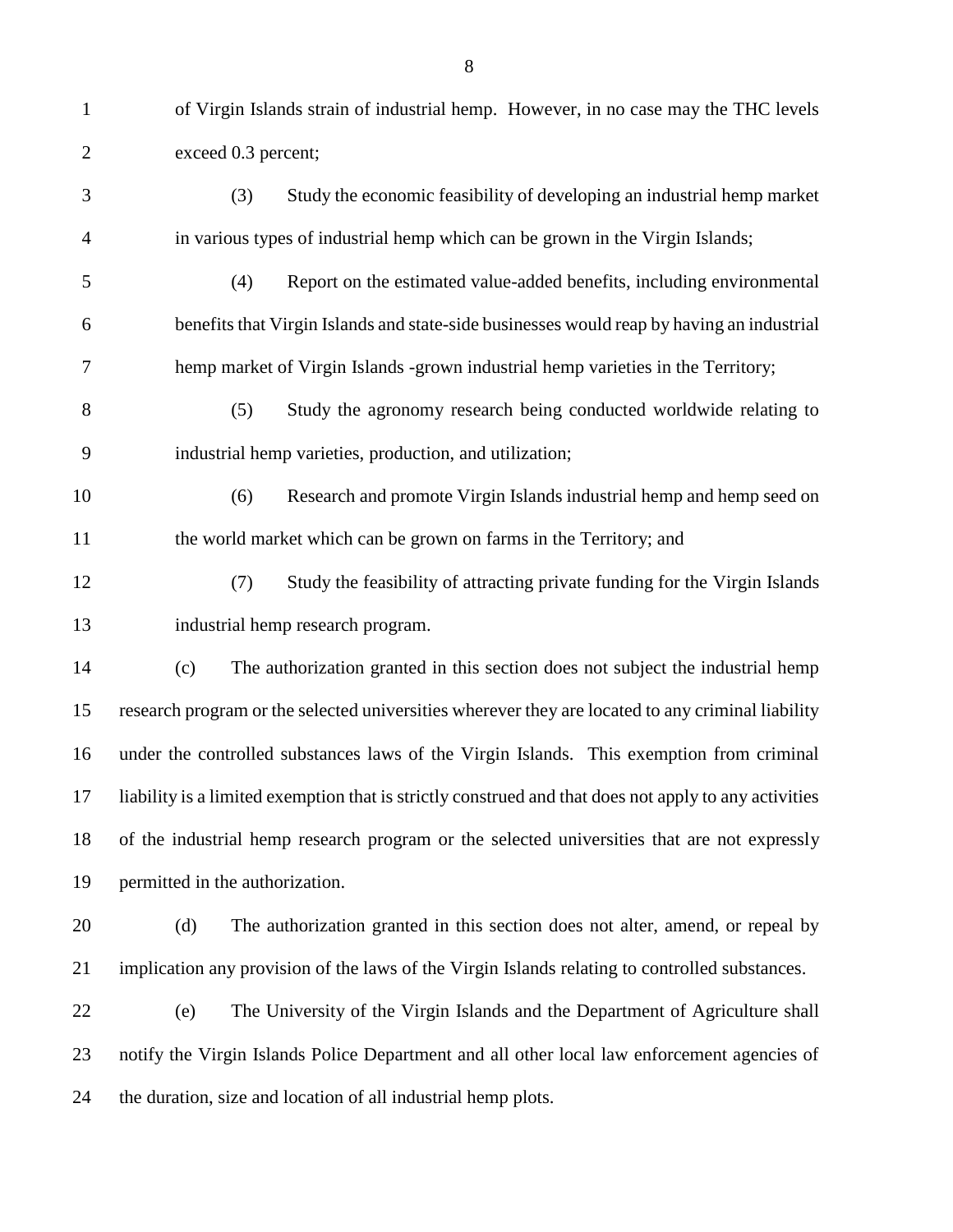| $\mathbf{1}$   |                          |     | §27 The Virgin Islands Industrial Hemp Commission                                        |
|----------------|--------------------------|-----|------------------------------------------------------------------------------------------|
| 2              | (a)                      |     | The Virgin Islands Industrial Hemp Commission is established within the                  |
| 3              |                          |     | Department of Agriculture and consists of at least nine members as follows:              |
| $\overline{4}$ | (1)                      |     | The President of the University of the Virgin Islands;                                   |
| 5              | (2)                      |     | The chair of the Legislature's Committee on Economic Development,                        |
| 6              |                          |     | Agriculture & Planning or its successor;                                                 |
| 7              | (3)                      |     | The Commissioner of the Department of Agriculture or the                                 |
| 8              | Commissioner's designee; |     |                                                                                          |
| 9              | (4)                      |     | The Commissioner of the Virgin Islands Police Department or the                          |
| 10             | Commissioner's designee; |     |                                                                                          |
| 11             | (5)                      |     | The Attorney General or the Attorney General's designee;                                 |
| 12             | (6)                      |     | Four members appointed by the Governor, of whom one must be a                            |
| 13             |                          |     | resident of the district of St. Thomas, and one a resident of the district of St. Thomas |
| 14             | and St. John:            |     |                                                                                          |
| 15             |                          | (A) | Virgin Islands farmers with an interest in growing industrial                            |
| 16             | hemp;                    |     |                                                                                          |
| 17             |                          | (B) | Retailers of industrial hemp products;                                                   |
| 18             |                          | (C) | Wholesalers of industrial hemp products; and                                             |
| 19             |                          | (D) | Manufacturers of industrial hemp products.                                               |
| 20             | (b)                      |     | A majority of the members of the Commission constitutes a quorum.<br>The                 |
| 21             |                          |     | members shall elect one member to serve as chair.                                        |
| 22             | (c)                      |     | The Commission shall meet quarterly and may meet more often upon the call                |
| 23             |                          |     | of the chair or by the request of the majority of the members.                           |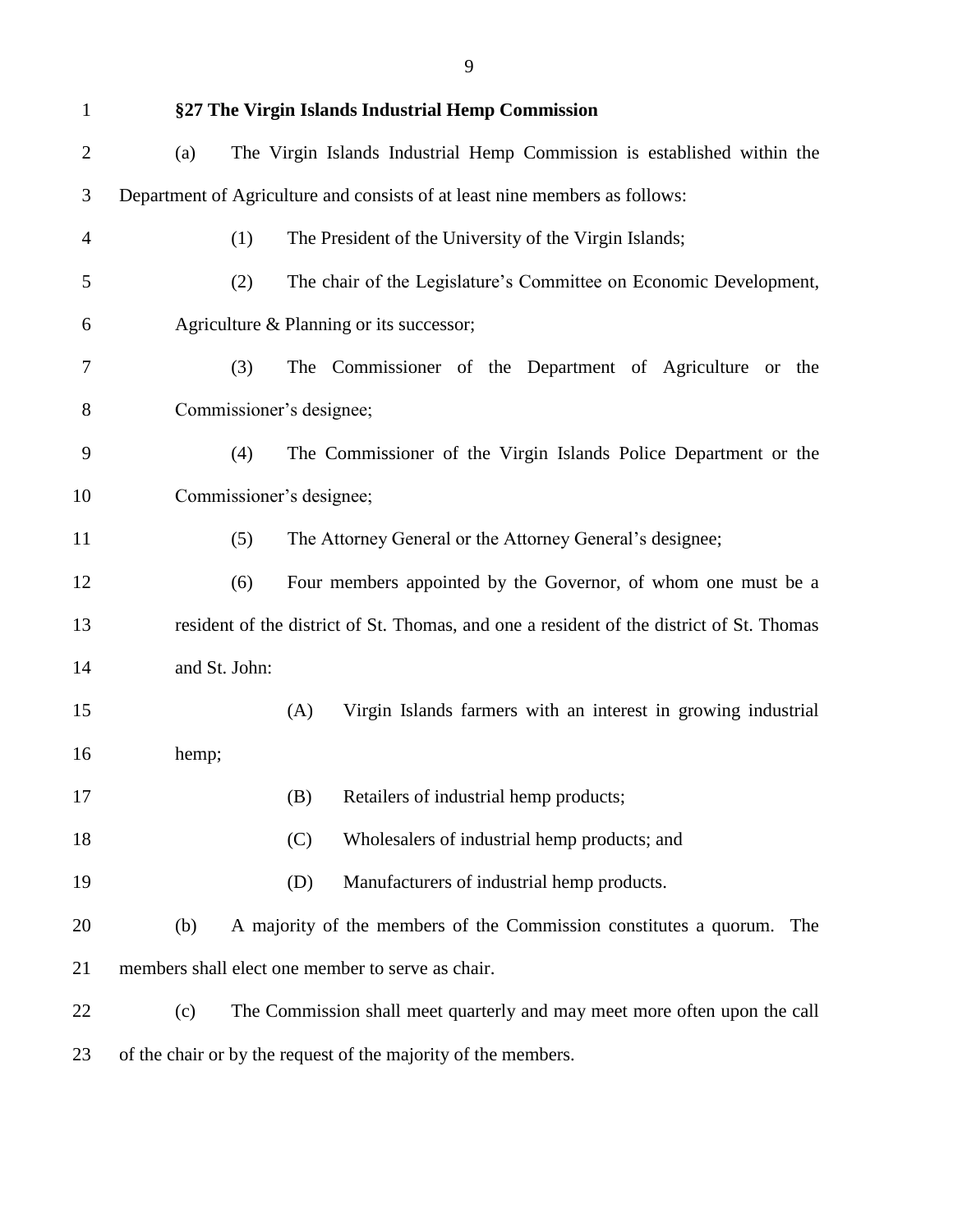(d) The Commission must be appointed by and shall conduct the first meeting 45 days after its formation.

 (e) Members of the Commission are entitled to receive \$75.00 for each day or part of a day spent in the attendance of official meetings or performing official duties, plus actual travel expenses when the member must travel from the island of the member's residence to attend official meetings or perform official duties.

 (f) The Department of Agriculture shall provide staff services for the Commission. (g) The Commission shall develop recommendations on industrial hemp legislation and recommendations and legislation on the establishment and operation of a paper mill by the Government and annually thereafter report the recommendations to the Governor and to the Legislature's standing committee having jurisdiction over agricultural matters, with respect to industrial hemp policies and practices that will result in the proper, legal, growing, management, use, and marketing of the Territory's potential industrial hemp industry. These policies and practices must, at a minimum, address the following:

(1) Federal laws and regulatory constraints;

 (2) The economic and financial feasibility of an industrial hemp market in the Virgin Islands and state-side businesses that utilizes industrial hemp;

- (3) Examination of research on industrial hemp production and utilization;
- (4) The potential for globally marketing Virgin Islands industrial hemp;
- (5) Feasibility study of private and federal funding for the Virgin Islands 21 industrial hemp research program;
- (6) Law enforcement concerns;
- (7) Statutory and regulatory schemes for growing of industrial hemp by private producers; and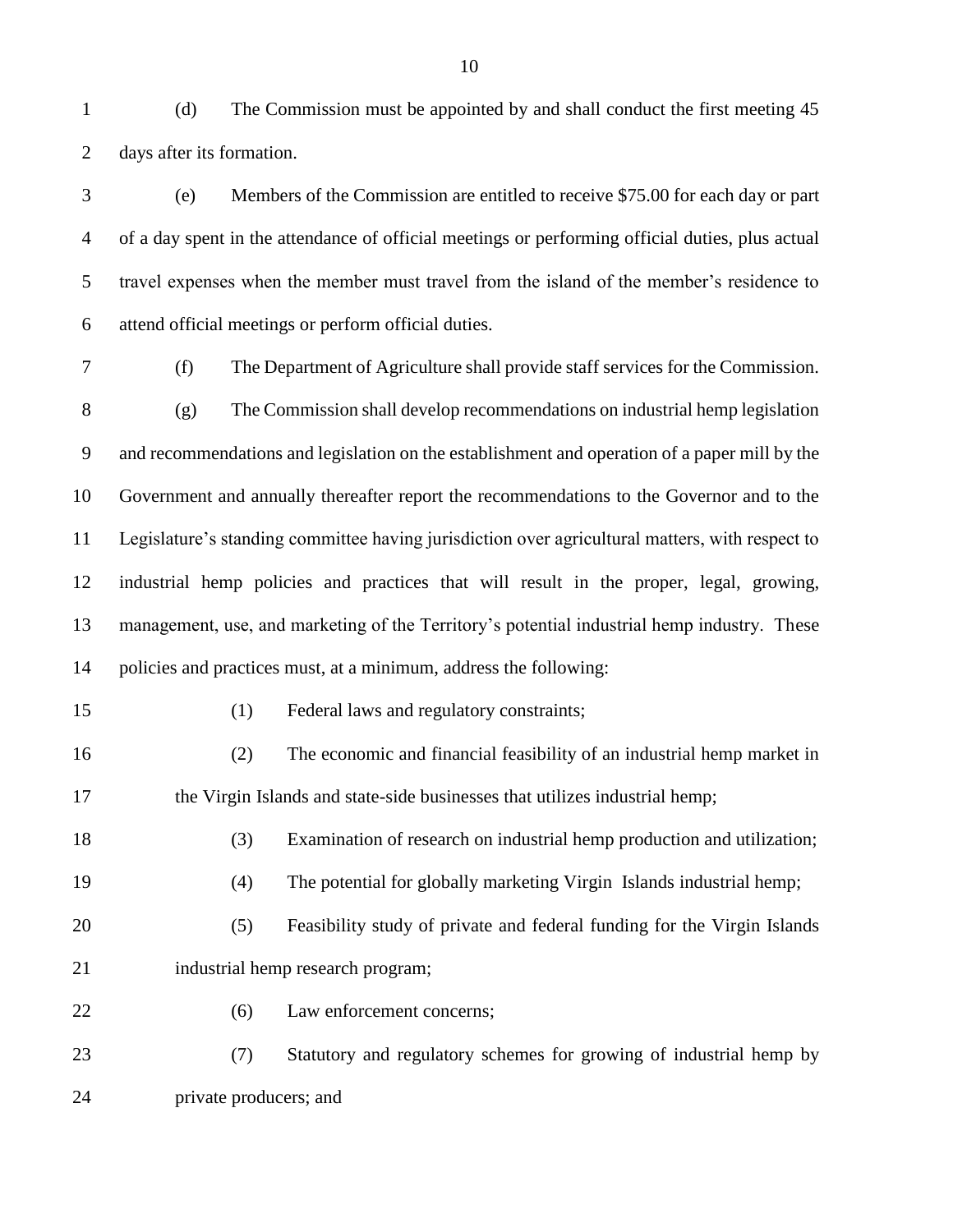| $\mathbf{1}$   | (8)<br>Technical support and education about industrial hemp.                                  |
|----------------|------------------------------------------------------------------------------------------------|
| $\overline{2}$ | The Commission shall also continue to monitor the research and development<br>(h)              |
| 3              | of industrial hemp in the United States and the Virgin Islands industrial hemp research        |
| $\overline{4}$ | program.                                                                                       |
| 5              | §28 The Department shall adopt the federal regulations regarding industrial hemp and           |
| 6              | any subsequent changes thereto."                                                               |
| 7              | <b>SECTION 2.</b> Title 19 Virgin Islands Code, chapter 29, subchapter I is amended in         |
| $8\phantom{1}$ | section 593 at the end of paragraph (7) by adding a sentence that reads: "The term does not    |
| 9              | include industrial hemp as defined in 19 V.I.C. §20 (e)."                                      |
| 10             | <b>SECTION 3.</b> The sum of \$75,000 is appropriated in the fiscal year ending September      |
| 11             | 30, 2015, from the General Fund to the Department of Agriculture to carry out the purposes of  |
| 12             | section 1 of this Act.                                                                         |
|                |                                                                                                |
|                |                                                                                                |
| 13<br>14       | <b>Bill Summary</b>                                                                            |
| 15             | This Bill amends title 7 Virgin Islands Code, chapter 1 by adding subchapter VI                |
| 16             | pertaining to the cultivation and disposition of Industrial Hemp.                              |
| 17             | Internal section 20 establishes definitions to be used for the administration of this          |
| 18             | subchapter while internal section 21 outlines the licensing process for anyone desiring to     |
| 19             | cultivate hemp.                                                                                |
| 20             | Internal section 22 requires the cultivator to make certain notifications to the               |
| 21             | Commissioner of Agriculture which in turn, pursuant to internal section 23 is required to make |
| 22             | rules for the administration of this subchapter.                                               |
| 23             | Internal section 25 establishes affirmative defenses in the event hemp producers are           |